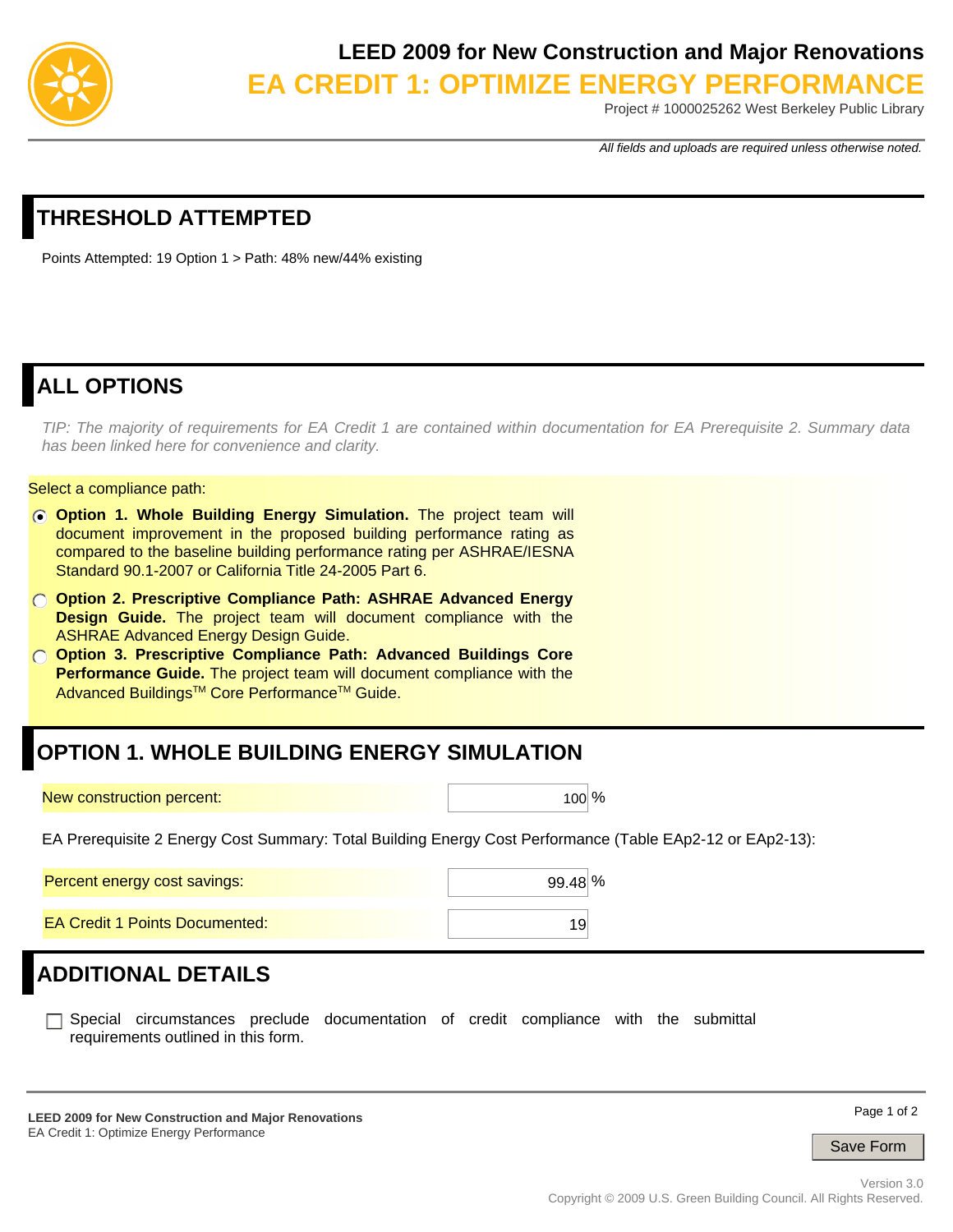The project team is using an alternative compliance approach in lieu of standard submittal paths.

### **SUMMARY**

| EA Credit 1: Optimize Energy Performance Points Documented:                          | 1 Q |
|--------------------------------------------------------------------------------------|-----|
| EA Credit 1: Optimize Energy Performance Exemplary Performance<br>Points Documented: |     |

The project team reserves one point in the Innovation in Design credit category for exemplary performance in EAc1.

Save Form

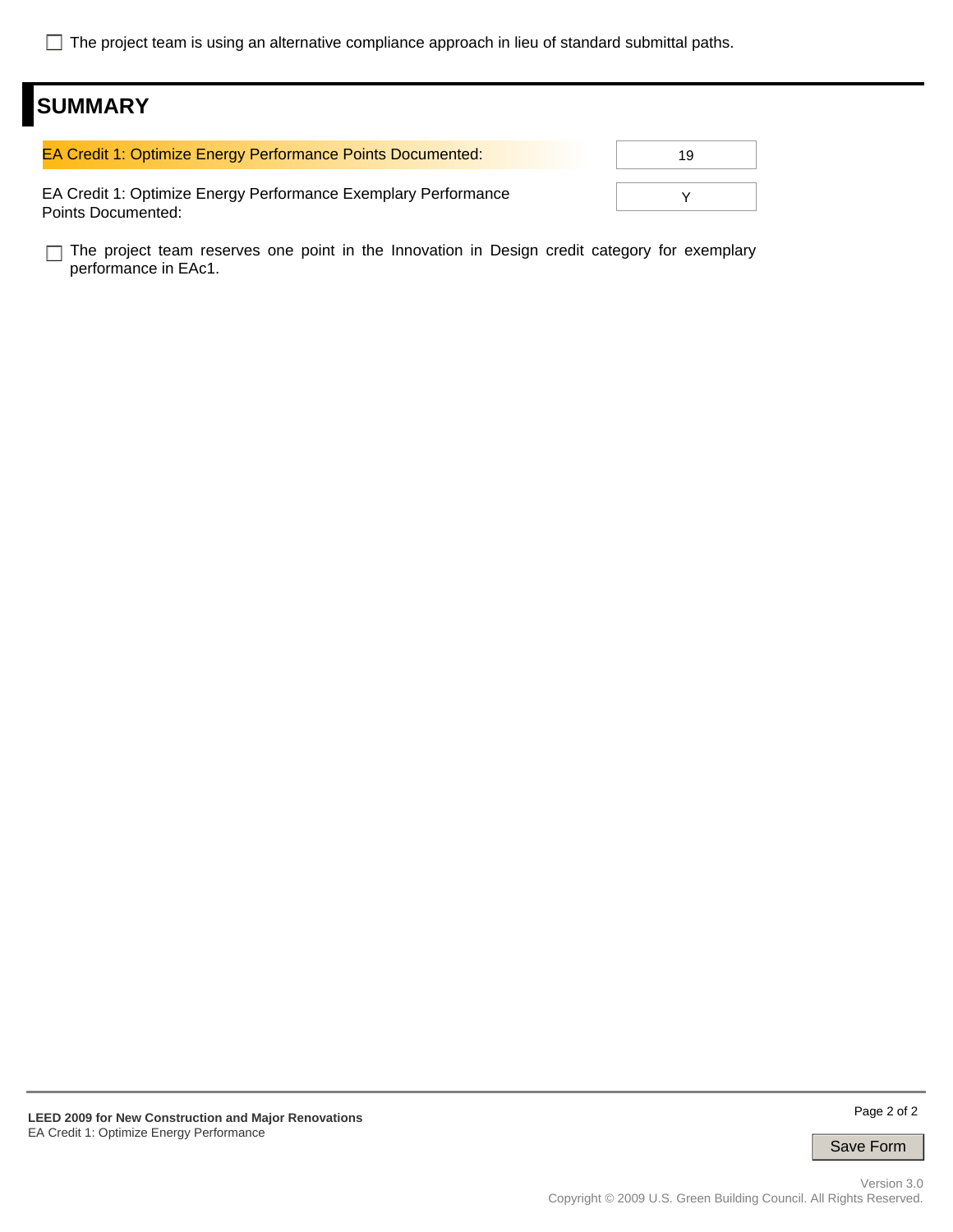## Energy Efficiency Report West Berkeley Branch Library



14 November 2013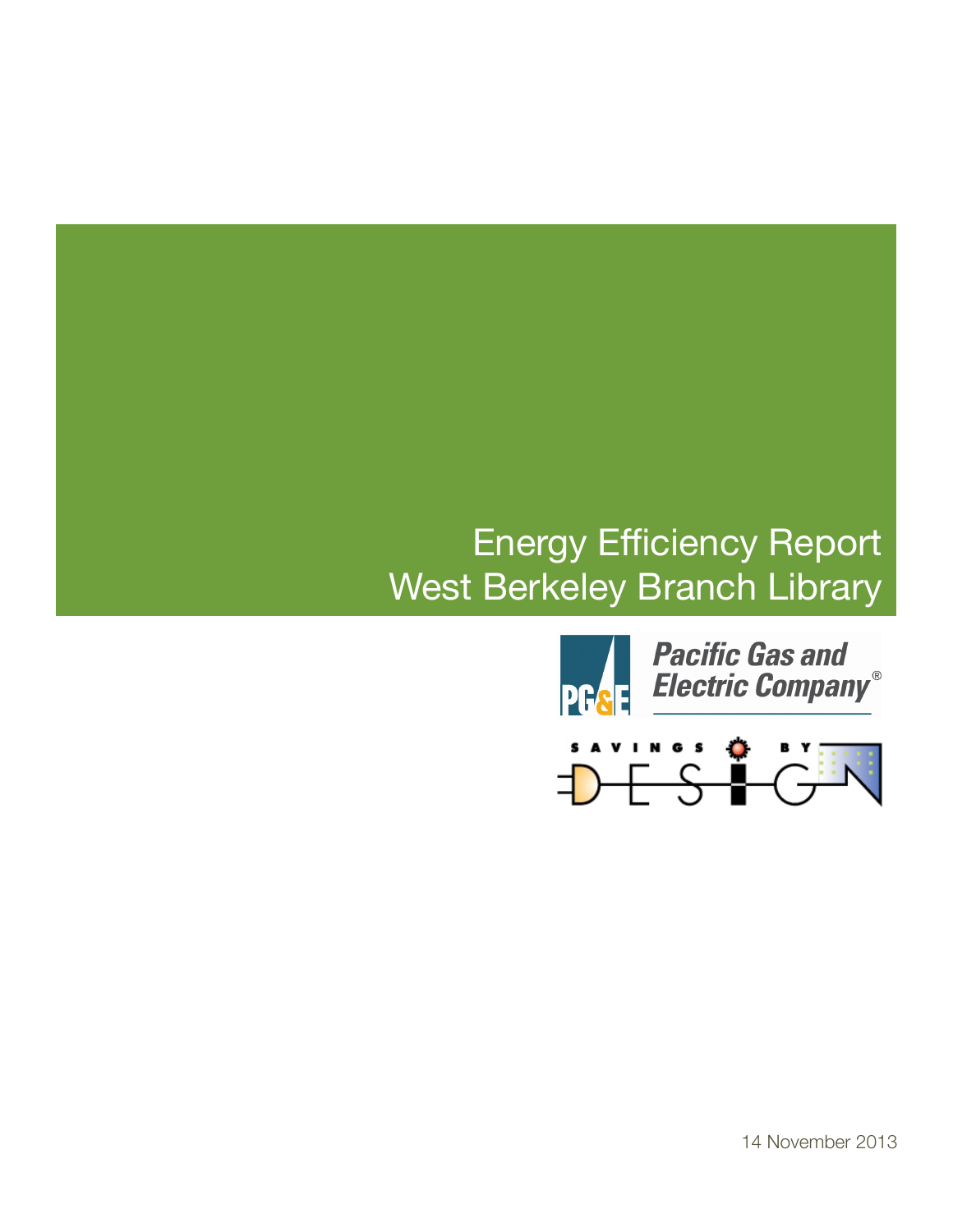PG&E Savings by Design Energy Efficiency Report

#### **1.0 INTRODUCTION AND SUMMARY**

This *Energy Efficiency Report* is submitted as part of the requirements of the PG&E Savings by Design program. Attached to this report as appendices are the summary of incremental cost for energy-saving measures that go beyond Title-24 requirements, and the UTIL-1 report with input files for the energy savings and incentive calculations.

The West Berkeley Branch Library Project was designed from 2010 through 2011 and was successfully bid on budget in March, 2012. Construction is scheduled for completion in December, 2013.

The building occupies a 12,000 sq. ft. lot on University Avenue near San Pablo Avenue in Berkeley, CA, a relatively tight urban site. There is a three-story hotel to the east and a five-story apartment building across the street to the south. The building itself is 9,300 sq. ft. and one-story, although it has a two-story main roof height to avoid shadows cast by the neighboring buildings on any solar photovoltaic panels located on the roof.

The design of the building incorporates many energy-efficiency features and systems. These are shown in the diagram of Fig. 1 and are described in detail in this report:

- Extra Insulation: R-25 walls (including effect of thermal bridging), R-55 roof, R-9 floor slab;
- Radiant floor slab heating with hot water from a solar thermal panel system, with an air source heat pump as backup, in lieu of standard rooftop VAV package air-handling unit.

• Passive natural ventilation using motor-driven openable windows and a "wind chimney" feature combined with openable rooftop skylight arrays, in lieu of a fan-driven fresh air delivery system;

• Skylight arrays for daylighting in addition to the natural ventilation function;

• LED stack lighting, in lieu of standard fluorescent stack lighting.

The building's energy performance was modeled through the design phases and is predicted to achieve *zero net energy (ZNE)* performance under the conditions and operation assumed in the input parameters of the model. The computer analysis for daylighting, computational fluid dynamics (CFD) for modeling natural ventilation air flow, and the whole building energy analysis were all carried out with the support of a grant from Pacific Gas & Electric Company.

The analysis during the design phase indicated that the building would achieve an *energy use intensity (EUI)* of 20 (kBtu/sq. ft. per year), well within the range of energy efficiency generally required for a building to be able to achieve a ZNE performance with an on-site renewable energy system.

The energy use modeling carried out for this Savings by Design submittal confirmed this level of performance. The site EUI as calculated by the required software, *Energy Pro*, is 25 and the building design was found to perform 35.9% better than the comparable building meeting the minimum Title-24 requirements. This performance level would qualify the project owner to a Savings by Design incentive award of \$13,420.

The incremental cost for these five specific energy efficiency features was determined to be \$478,486. 75% of this amount comes to \$358,864, which is well above the incentive award amount determined as part of the *Energy Pro* analysis.